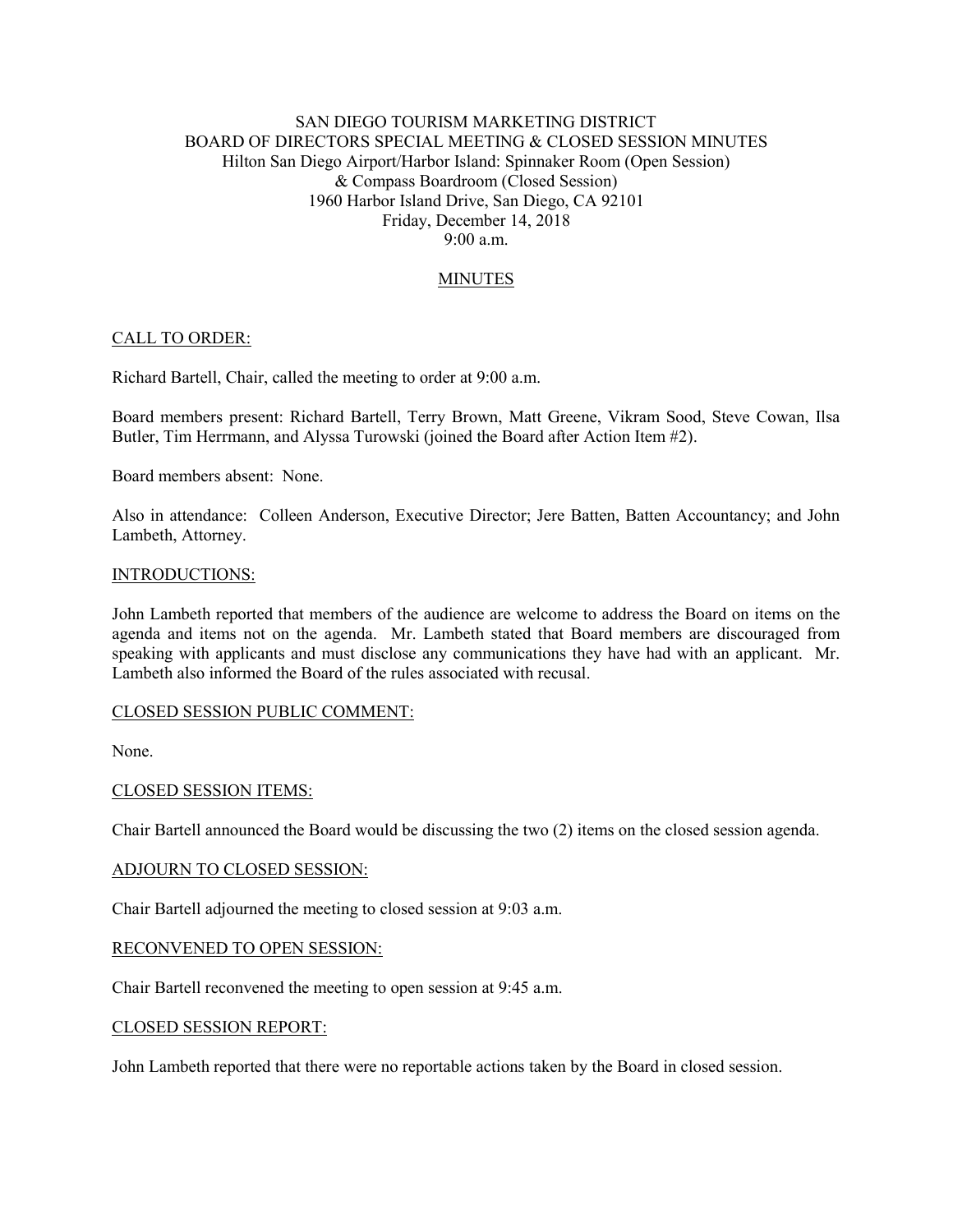SDTMD Minutes December 14, 2018 Page 2 of 3

### OPEN SESSION PUBLIC COMMENT:

Dobby O'Donnell spoke in support of Surf Cup Sports. He talked about the benefit to the hotels.

David Donoe, Hilton San Diego Del Mar, spoke in favor of Surf Cups Sports.

Kristen Shelton, Marriott & Doubletree in Del Mar, said the Summer Showcase was a big success and had a significant positive impact to the hotels.

### ACTION ITEMS:

- 1) Approval of Minutes: The October 19, 2018 meeting minutes were reviewed, discussed, and considered for approval by the Board. Mr. Brown moved to approve the minutes. Mr. Greene seconded the motion. Yes 7, No 0, Abstain 0.
- 2) Director Vacancy to be filled by Board: Chair Bartell gave background on the vacancy and the proposed new Director. He said that Alyssa Turowski, the General Manager of the Westin San Diego, would be an excellent addition to the Board. Chair Bartell moved to appoint Alyssa Turowski to fill the vacant Director position formerly occupied by Colleen Anderson. Mr. Brown seconded the motion. Yes 7, No 0, Abstain 0.

Ms. Turowski joined the Board.

- 3) Best Coast Beer Fest: Amy Ulkutekin gave background on the event. She described the target audience. She discussed their efforts to bring visitors in from other locations including Orange County, Los Angeles, Inland Empire, and Baja California. The request is for \$60,000. Mr. Herrmann asked about touch points with the customer. Chair Bartell talked about the SDTMD focus on TMD room nights. Mark Testa, RWA, explained how the ROI is measured and what they expect from this event. Mr. Greene asked how many additional attendees are projected. He asked about ROI to TMD hotels. Mr. Sood asked about a digital marketing partner. He talked about working with SDTA. Chair Bartell moved to approve the \$60,000 funding request. Mr. Brown seconded the motion. Yes 7, No 1-Greene, Abstain 0.
- 4) FY 2018 SDTMD Audit: Doug Clevenger from Redwitz CPA reviewed the audit. He said the SDTMD financial statements present fairly in all material respects. He said it was an unqualified opinion. Mr. Greene moved to approve and accept the audit. Ms. Butler seconded the motion. Yes 8, No 0, Abstain 0.
- 5) San Diego Crew Classic Winter Games: Colleen Anderson gave background on the item. Mr. Cowan moved to defund the event. Mr. Herrmann seconded the motion. Yes 8, No 0, Abstain 0.
- 6) Surf Cup Sports: Mike McDowell, SDTA, gave background on the item. He talked about the Summer Showcase. He gave information about the room nights provided by the proposed event throughout the TMD. Mr. Greene asked about room night projections. Mark Testa stated that the 2018 number is low. Mr. Herrmann asked about entry fees for the tournament. The request is for \$500,000 with a 10.7:1 projected ROI. Chair Bartell spoke in favor of the event. Mr. Brown moved to approve the \$500,000 funding request. Mr. Greene seconded the motion. Yes 8, No 0, Abstain 0.